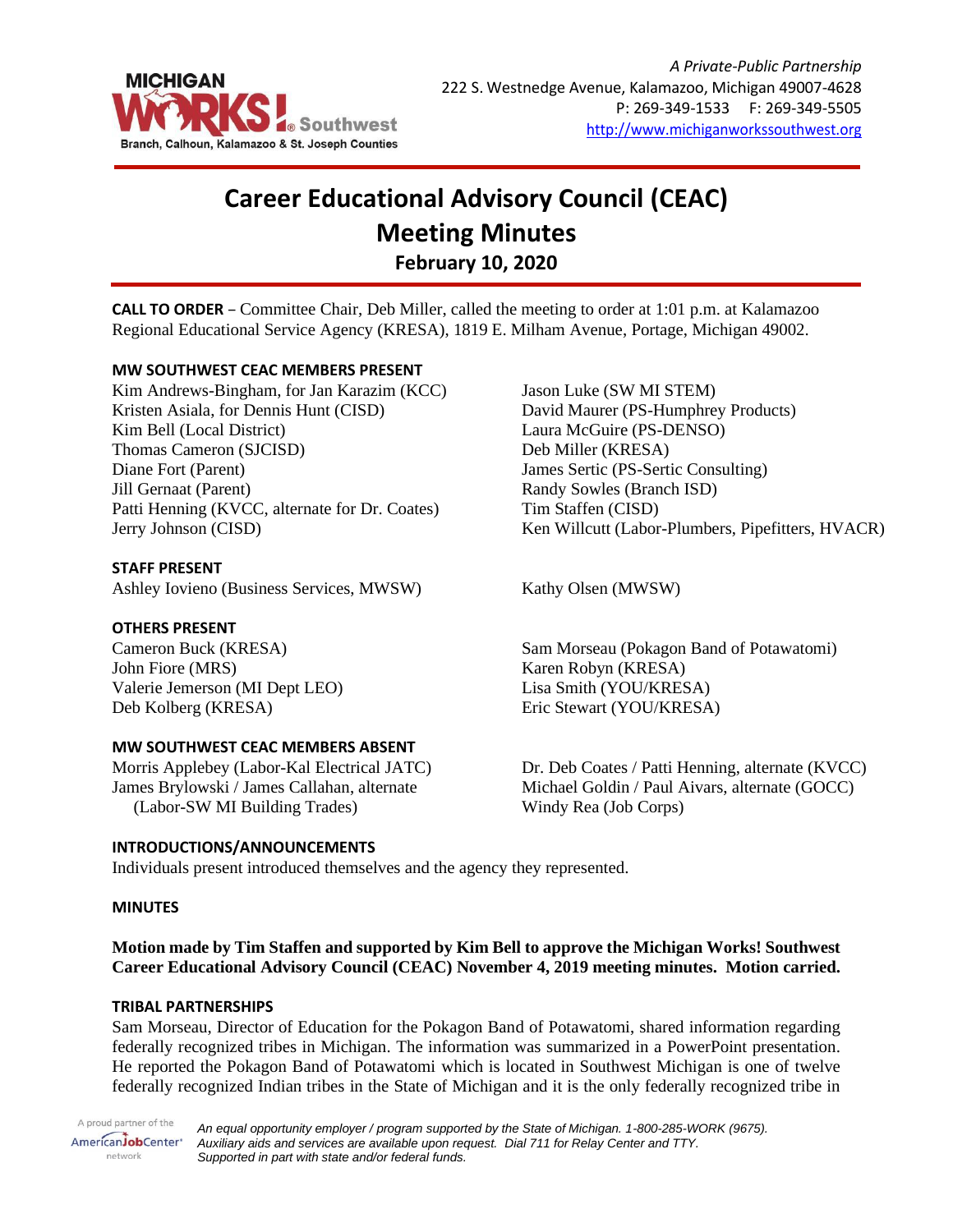#### **Career & Educational Advisory Council – Michigan Works! Southwest February 10, 2020 Meeting Minutes** Page 2 of 4

Indiana. Mno-Bmadsen is the non-gaming investment arm of the Pokagon Band of Potawatomi Indians (aka the "Tribe"). This independently managed arm of the Tribe was launched in 2012 with the mandate to diversify the Pokagon Band's business interests, revenue streams and wealth for future generations. Mno-Bmadsen has multiple actively managed investment portfolios that include professional services, construction services, manufacturing services and commercial real estate services. This equates to many tribal owned businesses located throughout Southwest Michigan and there are lots of opportunities for partnerships. Other tribal activities include multiple career pathway programs for youth and adults that are connected to career opportunities in the tribal companies, apprenticeships, internships and job placement in tribal government and casino construction projects. A video [\[https://mno-bmadsen.com/pathways-mno](https://mno-bmadsen.com/pathways-mno-bmadsen/)[bmadsen/\]](https://mno-bmadsen.com/pathways-mno-bmadsen/) to highlight one of the career pathways was shared with members. He reported one of ten placements in the tribal businesses are tribal members, which leaves many employment opportunities for others.

## **MiSTEM**

Jason Luke, Regional Director for Southwest MiSTEM, reported on STEM activities in Southwest Michigan. He reported the Southwest Michigan region covers eight counties that inchude Barry, Berrien, Branch, Calhoun, Cass, Kalamazoo, St. Joseph, and Van Buren. STEM (also STEAM) is a combination of Science, Technology, Engineering and Math (and Arts). The goal of MiSTEM is to strengthen these areas of study and align them with how the knowledge is used in the business environment. The foundation and infrastructure of MiSTEM includes four pillars: create a STEM culture, empower STEM teachers, integrate business and education, and ensure high-quality STEM experiences. Priority clusters for integrating business and education are focused on four primary areas that include information technology, advanced manufacturing, healthcare, and professional trades. He provided examples of teacher summer experiences where the teachers were embedded in business for Project Based Learning (PBL). He further reported the 2019-2020 grant funds are being used to develop a teacher leadership network; increase opportunities or Project Based Learning; provide math recovery training opportunities; and Code.org training for teacher leaders. To end the PowerPoint presentation Jason Luke shared a video that demonstrated strategic partnerships for learning at Schoolcraft Schools. [\[https://sites.google.com/schoolcraftcs.org/strategic](https://sites.google.com/schoolcraftcs.org/strategic-partnerships-scs/home)[partnerships-scs/home\]](https://sites.google.com/schoolcraftcs.org/strategic-partnerships-scs/home)

# **INDUSTRY CREDENTIALING and OTHER CERTIFICIATIONS**

Representatives from each county and KRESA's Youth Opportunities (YOU) division shared their lists of credentials available to students. This led to a robust discussion among members. Employers present stressed that having a credential doesn't necessarily lead to a job and that the ability to demonstrate the skills is more important.

Val Jemerson, representing the Michigan Department of Labor and Economic Opportunity (LEO), reported one of her colleagues at LEO, Jenni Spaulding, is a member of the Credential Engine project team and she is available to respond to questions regarding Michigan's role, the project goals and objectives, and the extent of industry involvement. The credential engine website is [https://credentialengine.org/.](https://credentialengine.org/) The information gathered from the project will be shared with industry associations.

# **CEAC METRICS**

Kathy Olsen referred to the CEAC Dashboard report that was included in the agenda packet and asked if there were any additional established apprenticeships or career exploration events to add. The goals are 20 new apprenticeships and 25 career exploration events for the program year that began October 1, 2019. Per Deb Miller, one additional event, the KRESA CTE open house held on February 5 was added to the events. Ashley Iovieno reported an electrician maintenance apprenticeship was also added late January at Morgan Olson. She explained that apprenticeship trainings are demand driven and are established on the terms and timeline that works for the employer.

A proud partner of the *An equal opportunity employer / program supported by the State of Michigan. 1-800-285-WORK (9675).* AmericanJobCenter\* *Auxiliary aids and services are available upon request. Dial 711 for Relay Center and TTY.* network *Supported in part with state and/or federal funds.*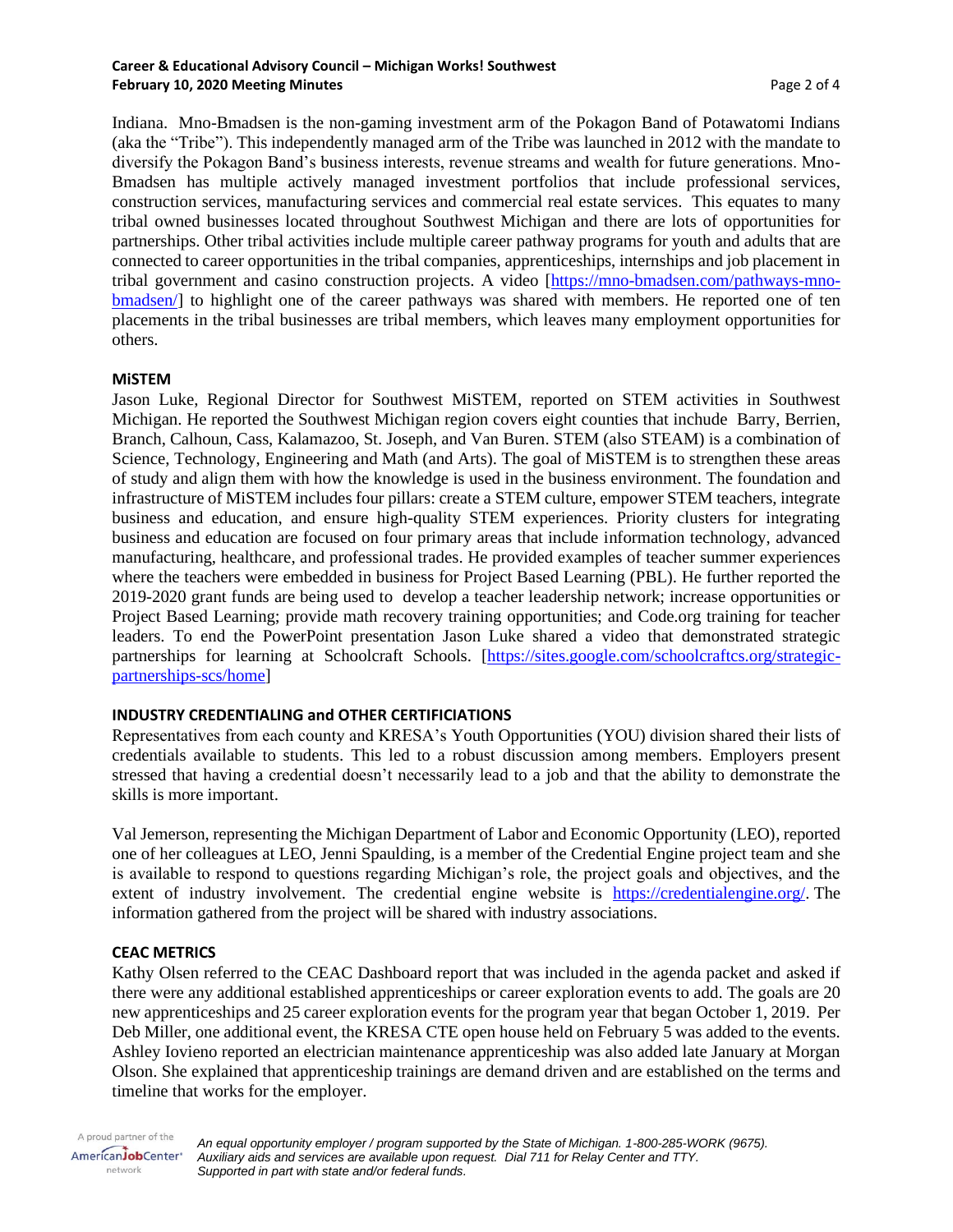## **MEMBER/GUEST UPDATES**

Val Jemerson announced a few updated Michigan Industry Cluster Reports were released and PDF versions of the reports are available on the State's website. Additional industry reports will be available soon.

- Energy [https://milmi.org/Portals/198/publications/Cluster\\_reports/Energy\\_Cluster.pdf](https://milmi.org/Portals/198/publications/Cluster_reports/Energy_Cluster.pdf)
- Information Technology [https://www.michigan.gov/documents/leo/InformationTechnologyClusterReport\\_2019\\_678072\\_7](https://www.michigan.gov/documents/leo/InformationTechnologyClusterReport_2019_678072_7.pdf) [.pdf](https://www.michigan.gov/documents/leo/InformationTechnologyClusterReport_2019_678072_7.pdf)
- Manufacturing https://milmi.org/Portals/198/publications/Cluster\_reports/Manufacturing\_Cluster.pdf
- Coming soon: updated cluster reports for agriculture, construction, and healthcare.

Val Jemerson also reported the Michigan's Department of Labor and Economic Opportunity has been restructured to include all workforce development services. As a result of this change, Michigan Rehabilitation Services (MRS) and the Bureau of Services for Blind Persons (BSBP) are now under LEO.

Ashley Iovieno, Business Services Manager for Michigan Works! Southwest, reported staff are still waiting for approval of State funding for the Going PRO Talent Fund. She reported Leadership Supervisory Training has consistently been in high demand for employers in the MWSW service area.

Cameron Buck, EFE representative from KRESA, reported focus groups are being held in partnership with Southwest Michigan First throughout the Kalamazoo area. The purpose of the focus groups is to align Career Technical Education (CTE) training programs with employer needs that includes soft skills, credentials, etc.

# **PUBLIC COMMENTS**

None.

# **ANNOUNCEMENTS / UPCOMING EVENTS and MEETINGS**

Kathy Olsen announced February is National Career Technical Education (CTE) Month. <https://www.acteonline.org/why-cte/cte-awareness/cte-month/>

Deb Miller reported the Kalamazoo RESA Open House previously mentioned during the metrics discussion was held at the Air Zoo on February 5, 2020 to showcase and promote CTE to parents and students. The event included opportunities available through Education for Employment (EFE), Education for the Arts (EFA), and Early Middle College (EMC).

Kathy Olsen announced the next Workforce Development Board meeting for Michigan Works! Southwest is scheduled for Friday, February 14, 2020 from 9:00-10:30 a.m. at Battle Creek Unlimited, 4950 W. Dickman Rd, Battle Creek, Michigan.

## **NEXT MEETING**

Deb Miller announced that the next meeting of the Michigan Works! Southwest CEAC is scheduled for Monday, March 23, 2020 from 1:00-3:00 p.m. at Kalamazoo RESA. Agenda topics for the meeting will be Perkins activities, performance indicators, and federal measures, as well as a presentation on the MyCITY Summer Youth Employment Program. [Note: this meeting was cancelled due to COVID-19.] Work-Based Learning was suggested as a topic for the fall 2020 meeting.